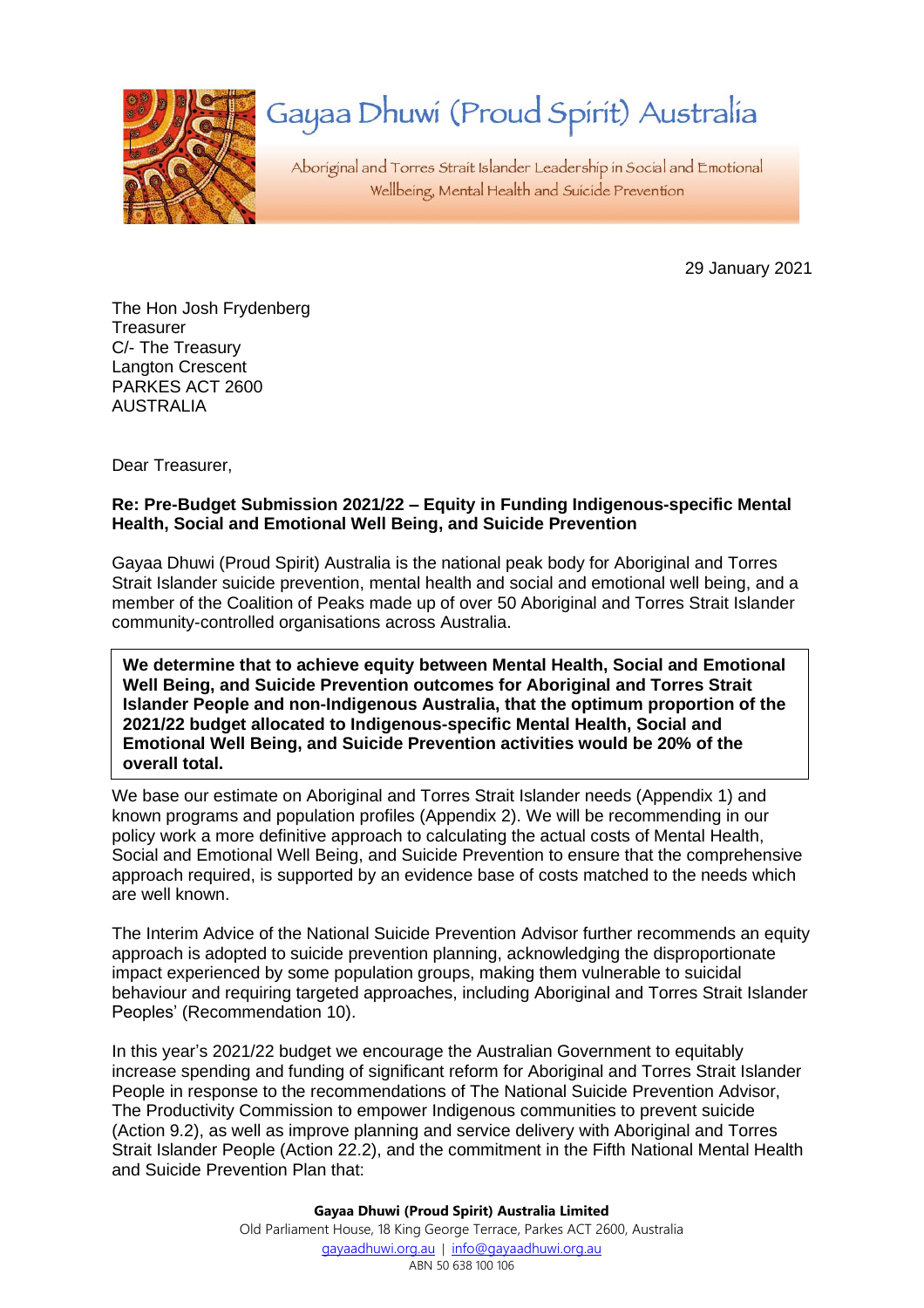Governments will improve Aboriginal and Torres Strait Islander access to, and experience with mental health and wellbeing services in collaboration with ACCHSs [Aboriginal Community Controlled Health Services] and other service providers by… recognising and promoting the importance of Aboriginal and Torres Strait Islander leadership and supporting implementation of the Gayaa Dhuwi (Proud Spirit) Declaration (COAG Health Council 2017a, p.34).

# **ACTION 9.2 – EMPOWER INDIGENOUS COMMUNITIES TO PREVENT SUICIDE**

Indigenous communities should be empowered to prevent suicide.

## *Start now*

- The Australian, State and Territory Government should support development of a renewed National Aboriginal and Torres Strait Islander Suicide Prevention Strategy and associated Implementation Plan to guide suicide prevention activities in Indigenous communities. The development of this strategy and its implementation plan should be led by Aboriginal and Torres Strait Islander people.
- Indigenous organisations should be the preferred providers of local suicide prevention activities for Aboriginal and Torres Strait Islander people.
- All organisations providing suicide prevention programs or activities in Indigenous communities should recognise the importance of building on existing capabilities within the Indigenous workforce.
- Performance monitoring, reporting and evaluation requirement for programs to prevent suicide among Aboriginal and Torres Strait Islander people should be adapted to ensure they are appropriate to the cultural context in which they are delivered and consistent with Indigenous evaluation principles.

Source: Productivity Commission 2020, Mental Health, Report no. 95, Canberra

# **ACTION 22.2 – IMPROVING PLANNING AND SERVICE DELIVERY WITH ABORIGINAL AND TORRES STRAIT ISLANDER PEOPLE**

The National Strategic Framework for Aboriginal and Torres Strait Islander Peoples' Mental Health and Social and Emotional Wellbeing 2017-23 has not been fully implemented, to the detriment of the mental health of Aboriginal and Torres Strait Islander people.

# *Start now*

The Australian Government should:

- Expedite the development of an implementation plan for the National Strategic Framework for Aboriginal and Torres Strait Islander Peoples' Mental Health and Social and Emotional Wellbeing 2017-23
- Entrust development to Gayaa Dhuwi (Proud Spirit) Australia, working with the Aboriginal and Torres Strait Islander Mental Health and Suicide Prevention Advisory Group
- Ensure that development and operationalisation of the implementation plan is well resourced.

Source: Productivity Commission 2020, Mental Health, Report no. 95, Canberra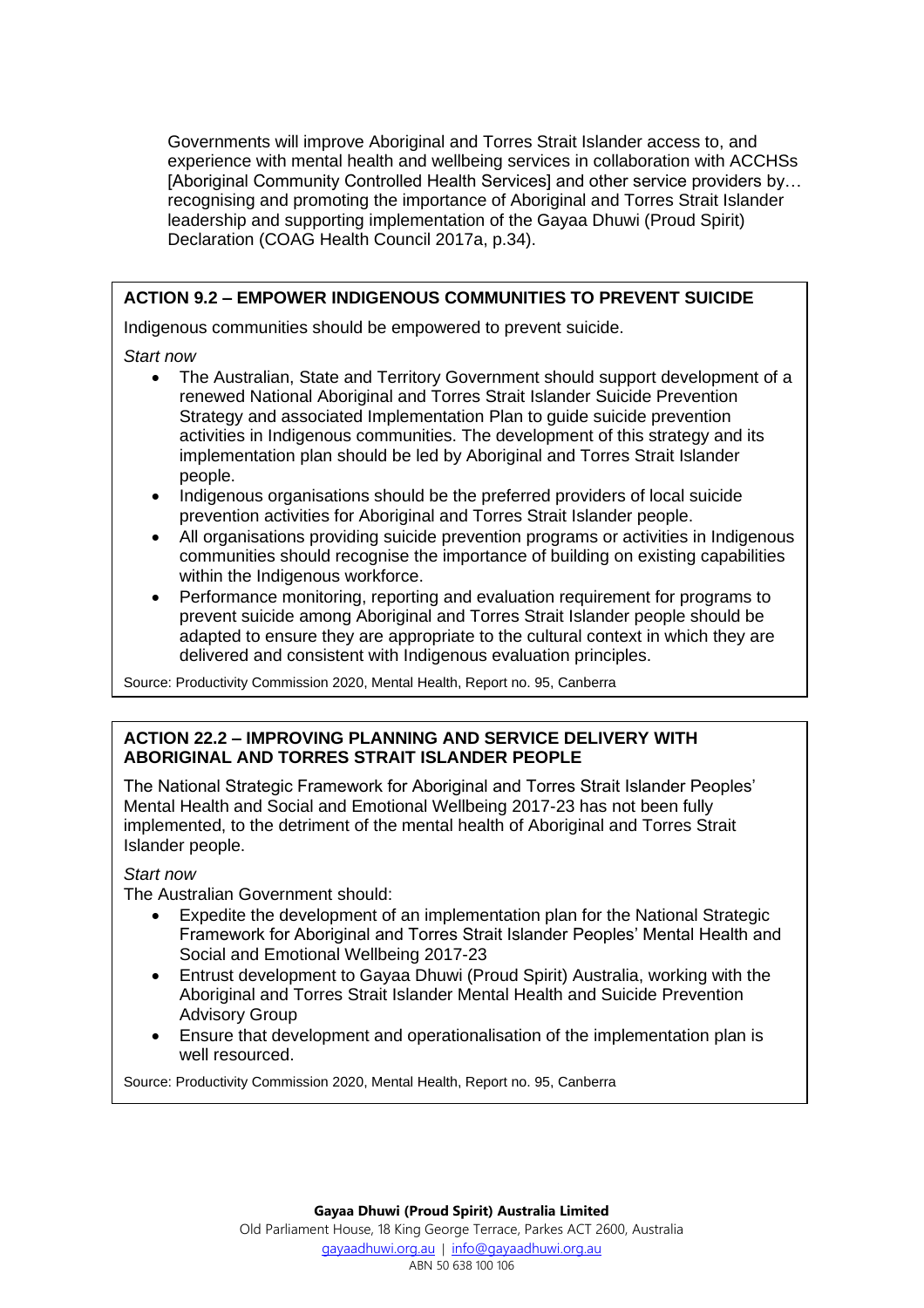We also thank the Australian Government for entrusting Gayaa Dhuwi (Proud Sprit) Australia with the leadership and development of implementation plans for:

- 1. The renewed *National Aboriginal and Torres Strait Islander Suicide Prevention Strategy*;
- 2. *The National Strategic Framework for Aboriginal and Torres Strait Islander Peoples' Mental Health and Social and Emotional Well Being 2017-2023*; and,
- 3. *The Gayaa Dhuwi (Proud Sprit) Declaration* on Aboriginal and Torres Strait Islander leadership across all parts of the Australian mental health system to achieve the highest attainable standard of mental health and suicide prevention outcomes for Aboriginal and Torres Strait Islanders.

We encourage the Australian Government to continue and strengthen its commitment to an active process of direct engagement with Aboriginal and Torres Strait Islander peak bodies and leaders in shared decision-making. If you have any questions or would like to discuss Gayaa Dhuwi (Proud Spirit) Australia's submission, please contact me at [tom.brideson@gayaadhuwi.org.au](mailto:tom.brideson@gayaadhuwi.org.au) or on 02 4003 5388.

Yours truly,

Tom Brideson Chief Executive Officer Gayaa Dhuwi (Proud Spirit) Australia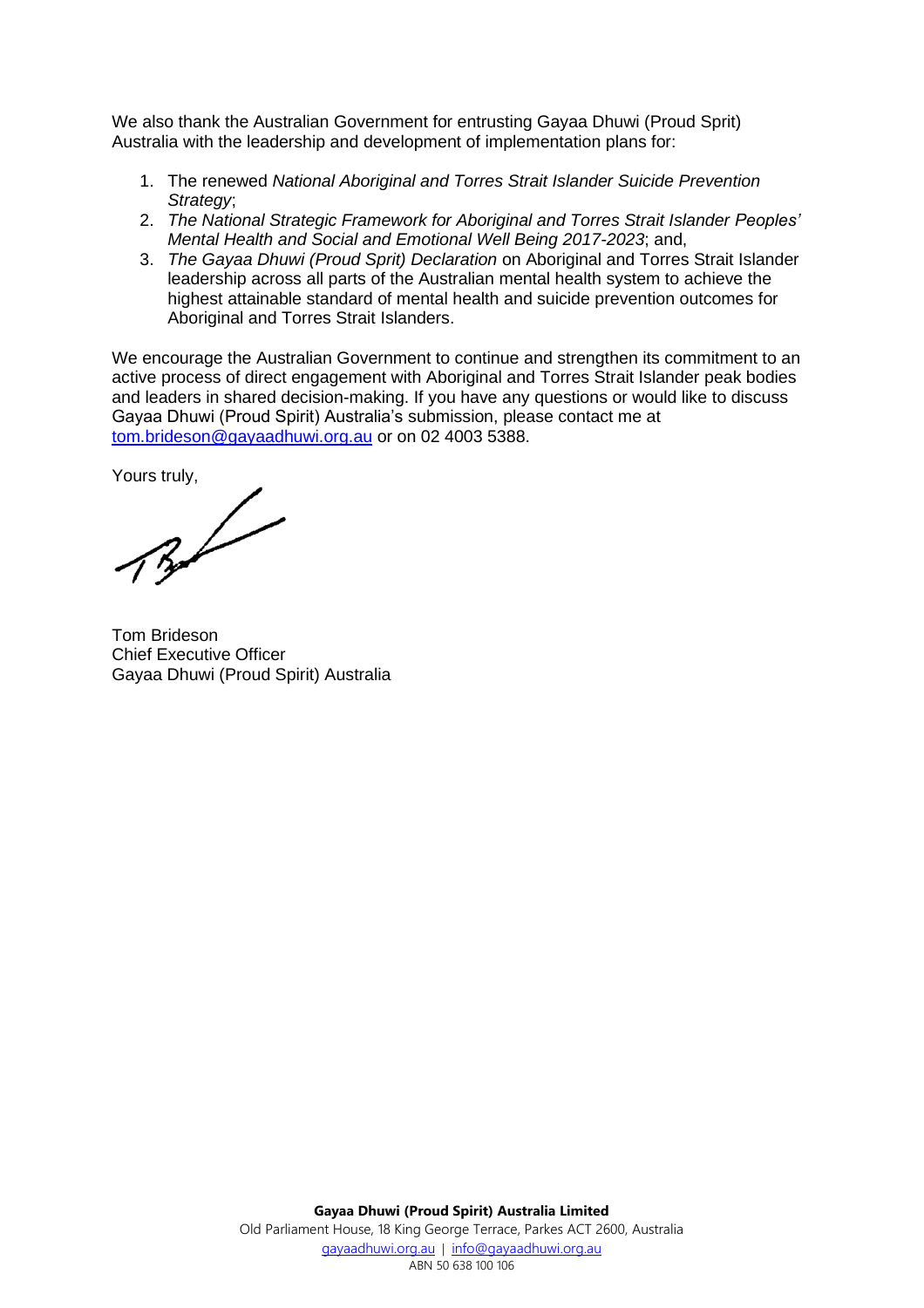

# **APPENDIX 1 - SUMMARY NATIONAL ABORIGINAL AND TORRES STRAIT ISLANDER SUICIDE PREVENTION STRATEGY AND PLAN**

Aboriginal and Torres Strait Islander (Indigenous) suicide prevention sits within the broader context of strengthening the social and emotional wellbeing (SEWB) of Indigenous individuals, families and communities. As such, the *National Aboriginal and Torres Strait Islander Suicide Prevention Strategy and Plan* (NATSISPSP) needs to be implemented concurrently with:

- The *National Strategic Framework for Aboriginal and Torres Strait Islander Peoples' Mental Health and Social and Emotional Wellbeing 2017 – 2023* – which is a strategic blueprint for strengthening SEWB in addition to transforming the mental health system to work effectively with Indigenous peoples;
- The 2020 *National Agreement on Closing the Gap* (NCTGA). This includes Outcome Area 14 focused on strengthening SEWB and Target 14, towards zero suicides; and
- *National Aboriginal and Torres Strait Islander Health Workforce Strategic Framework and Implementation Plan 2021-2031* (under development).

A pillar of the NATSISPSP is the inclusion of Aboriginal and Torres Strait Islander (Indigenous) people with lived experience in the codesign, implementation and evaluation of all Indigenous suicide prevention activity. In addition, any suicide prevention strategy or initiative, must be broadly inclusive of Aboriginal and Torres Strait Islander communities and the recommendations contained within the NATSISPSP. Other pillars, as reflected in the headings of this summary, include:

- 1. Indigenous Governance and Community Leadership of Suicide Prevention Activity;
- 2. Strengthening Supports for Communities, Families and Young People;
- 3. Focus on Priority Groups: Men, Women, LGBTIQ+SB and Stolen Generations;
- 4. Transforming Services and Workforces for Indigenous Suicide Prevention; and
- 5. Indigenous Governance in Suicide Prevention Research, Data and Evaluation.

#### **Part 1: Indigenous Governance and Community Leadership of Suicide Prevention Activity**

The following system architecture is proposed:

(a) A national leadership and governance body for NATSISPSP implementation begins operating on 1 July 2021 within the National Suicide Prevention Leadership and Support Program (NSPLSP). So positioned, it works with other NSPLSP and related bodies and programs to ensure a nationally consistent, quality, lived-experience inclusive approach to Indigenous suicide prevention. It also supports Whole-of-Government activity to that end. This will include national campaigns; development of evaluation frameworks and reporting; the scaling up of successful programs; ensuring suicide prevention in all policies analysis; national map and gap analysis; research promotion and coordination; surveillance and data-gathering, and other activities.

The body also works through the NCTGA Joint Council on Closing the Gap and social and emotional wellbeing (SEWB) policy partnership to progress Whole-of-Government activity towards zero Indigenous suicides. That is, within the broader context of working to progress all 16 NCTGA outcome areas and particularly those relevant to suicide prevention (e.g., for increasing employment, reducing contact with the criminal justice system, and so on); as well as Priority Reform Area 2 about building the community-controlled health sector, and Priority Reform Area 3 about transforming mainstream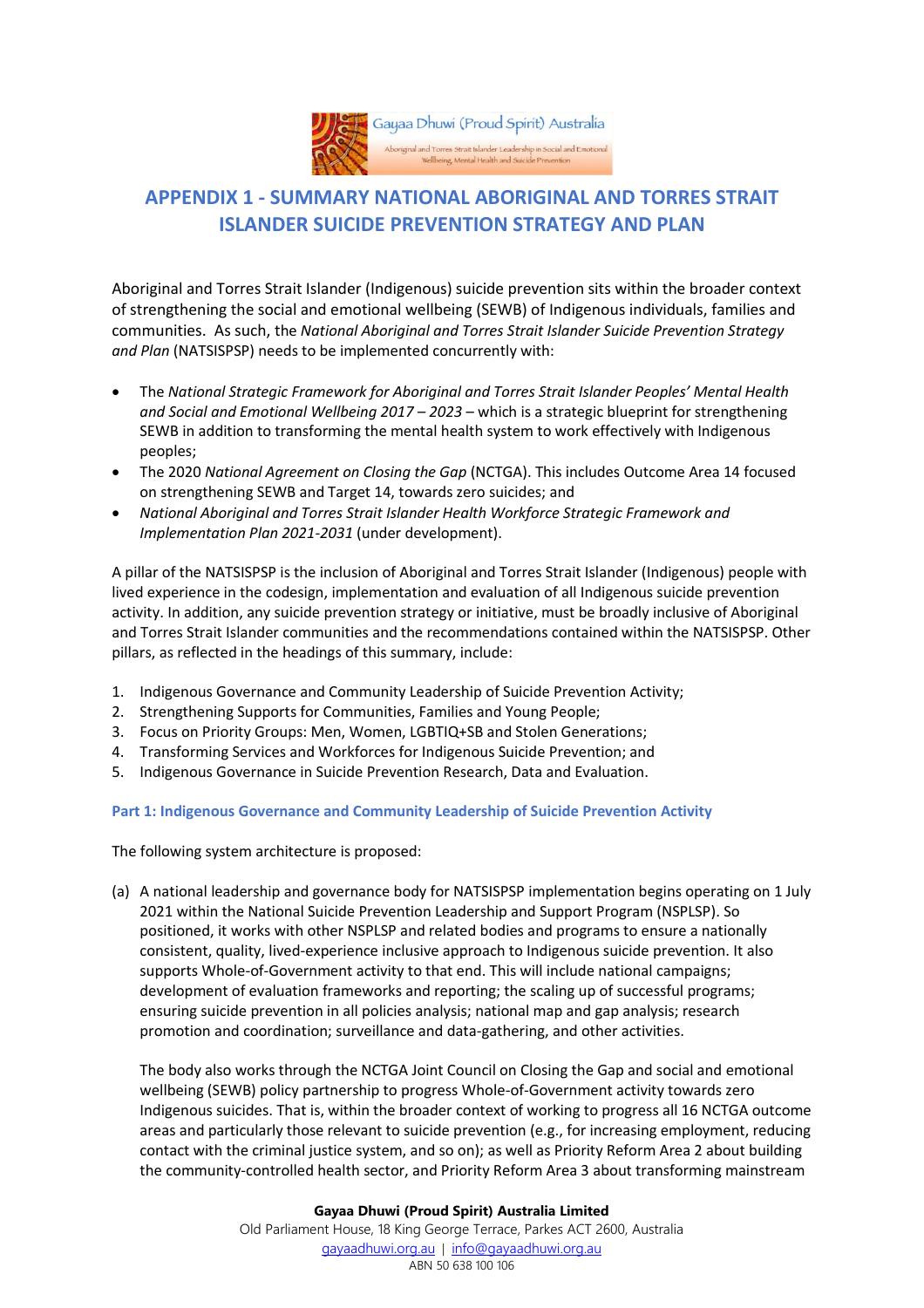services to be responsive to Indigenous peoples. The body also aims to empower Indigenous communities to respond to suicide by:

- Supporting communities from the national level in practical ways: such as accessing resources, training, and other suicide prevention activity developed or operating at the national level.
- Providing communities with a national voice to shape the ongoing development of national policy.
- (b) Under the auspice of the National Community Controlled Health Organisation (NACCHO), State and Territory Aboriginal Community-controlled Health Peaks (peaks) are established and funded as regional commissioning authorities (as per the Productivity Commission's report of its Inquiry into Mental Health). Pooled Commonwealth and jurisdictional Indigenous suicide prevention funds will be used by the peaks to commission service and program responses guided by a national commissioning framework. The peaks have long standing relationships with their jurisdictions' communities and community-controlled health services and are well placed to work effectively with them. They are also best placed to interface with State and Territory governments, health departments and mental health departments.
- (c) Regional Suicide Prevention Networks inclusive of people from target groups are established by the peaks in agreement with a region's communities to develop regional suicide prevention plans. These, in turn, aim to empower communities to plan to respond to suicide while also allowing them to benefit from regional economies of scale and regional map and gap analysis. These networks could include Primary Health Networks and Local Hospital Networks.
- (d) Placing communities in control of suicide prevention activity. In broad terms, the above national commissioning framework does this by positioning:
	- Aboriginal Community Controlled Health Services (ACCHSs) under the auspice of NACCHO as the preferred coordinators and providers of suicide prevention programs and services within communities (and as per NCTGA Priority Reform Area 2); and
	- Aboriginal community-controlled organisations (ACCOs) should be considered in areas where there are no ACCHOs.
	- The commissioning framework will ensure that in the absence of ACCHOs and ACCOs, mainstream organisations could be commissioned to coordinate or provide services that meet criteria for operating effectively within Indigenous communities. Guidelines for this would include Indigenous community governance of relevant activity; community engagement; employment of local/ Indigenous staff; culturally safe service delivery; and the transitioning of such to ACCOs over time.
- (e) Community choices for integrated suicide prevention activity. These are not prescribed in the NATSISPSP to ensure communities can make the most appropriate choices for their situations. However, the Aboriginal and Torres Strait Islander Suicide Prevention Evaluation Project's (ATSISPEP) *Solutions That Work* report's success factors, and the ongoing work of the Centre of Best Practice in Indigenous Suicide Prevention (CBPATSISP), is strongly supported.

#### **Part 2: Strengthening Supports for Communities, Families and Young People**

The NATSISPSP recognises that Indigenous suicide prevention requires action across the life course and involves whole communities. It also acknowledges that suicide-prevention resources are finite and that, particularly in a Whole-of Government context, other strategic responses and resources can be leveraged to play a role in Indigenous suicide prevention. In the context of the SEWB framework, investing in a healthy start to life with targeted perinatal and early childhood programs will assist in addressing upstream risk factors that can develop early in life with ongoing early intervention and support for children and families throughout development.

> **Gayaa Dhuwi (Proud Spirit) Australia Limited** Old Parliament House, 18 King George Terrace, Parkes ACT 2600, Australia [gayaadhuwi.org.au](http://www.gayaadhuwi.org.au/) | [info@gayaadhuwi.org.au](mailto:info@gayaadhuwi.org.au) ABN 50 638 100 106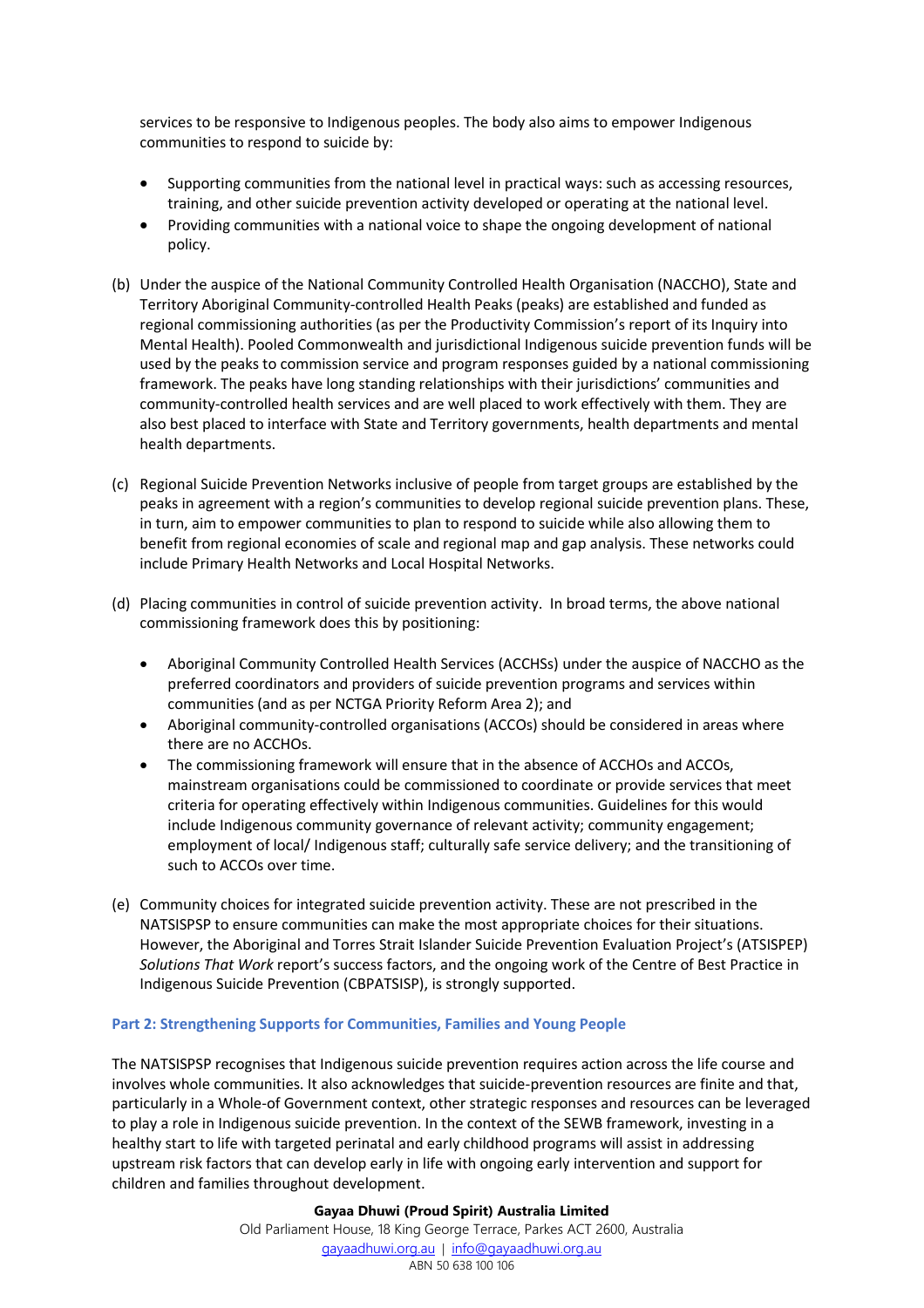Within the NCTGA, this includes the development of an *Indigenous Early Childhood Development Strategy* and outcome areas that include significantly reducing rates of Indigenous children in out-of-home care; strengthening home and community safety; promoting school attendance, educational attainment and employment and significantly reducing Indigenous peoples contact with the criminal justice system.

Important suicide prevention-specific elements that NATSISPSP would add to these developments are:

- School programs that address mental health needs and that equip schools/ teachers to identify and appropriately refer children and families in distress, and that otherwise provide age-appropriate education in mental health, alcohol and drug use and suicide prevention.
- Building on the strengths of young people, including the cultural determinants of health. Action here builds on existing programs to support indigenous youth and youth lived experience leadership to develop culturally based responses to youth suicide (as per 2019-20 Budget). The Plan particularly supports youth cultural programs (e.g., going on Country, working with Elders) and youth peer-topeer mentoring and gatekeeper/ natural helper programs as identified by ATSISPEP as successful Indigenous youth suicide prevention activity.
- In communities, families, peer networks and front-line workers (GPs, police, health service, employment, housing and other service workers) are often the first challenged with providing care to people at risk of suicide. The need for support, including by involvement of people with lived experience in co-designing responses and culturally appropriate referral pathways, for gatekeepers and natural helpers as was identified by ATSISPEP as successful Indigenous suicide prevention activity.

#### **Part 3: Focus on Priority Groups: Men, Women, LGBTIQ+SB and Stolen Generations**

While strategic directions are yet to be finalised with these groups, an overarching theme of the consultation roundtables was the need:

- To empower and resource these groups, people with lived experience within these groups, and their organisations to lead and implement suicide prevention activity among their members. For example, among LGBTIQ+SB, to develop resources for parents and others to support young Indigenous people coming out.
- To provide spaces for connection, identity strengthening, belonging and healing outside of mental health system contexts.
- For culture as a key element underpinning responses.
- For SEWB-based services and programs that are 'safe spaces' for these groups including by their representation among staff.

People challenged by contact with the criminal justice system are another priority group identified in the NATSISPSP. While strategic directions are yet to be finalised with stakeholders, continuity of SEWB and mental health care throughout the journey in the justice system provided by ACCHSs, or other services as appropriate, in partnership with prison health services has been proposed as one way forward.

#### **Part 4: Transforming Services and Workforces for Indigenous Suicide Prevention**

The *National Strategic Framework for Aboriginal and Torres Strait Islander Peoples' Mental Health and Social and Emotional Wellbeing 2017 – 2023* supports the establishment of a multidisciplinary, teambased SEWB service model for ACCHSs and other services as appropriate. This model was founded on integrated SEWB, health, mental health, and suicide prevention capabilities, and also support access to cultural and traditional healers. For suicide prevention, model elements would specifically include:

• Building stronger relationships support. One of the main proximal challenges to wellbeing associated with Indigenous suicide are problems with partner and family relationships. In particular, this is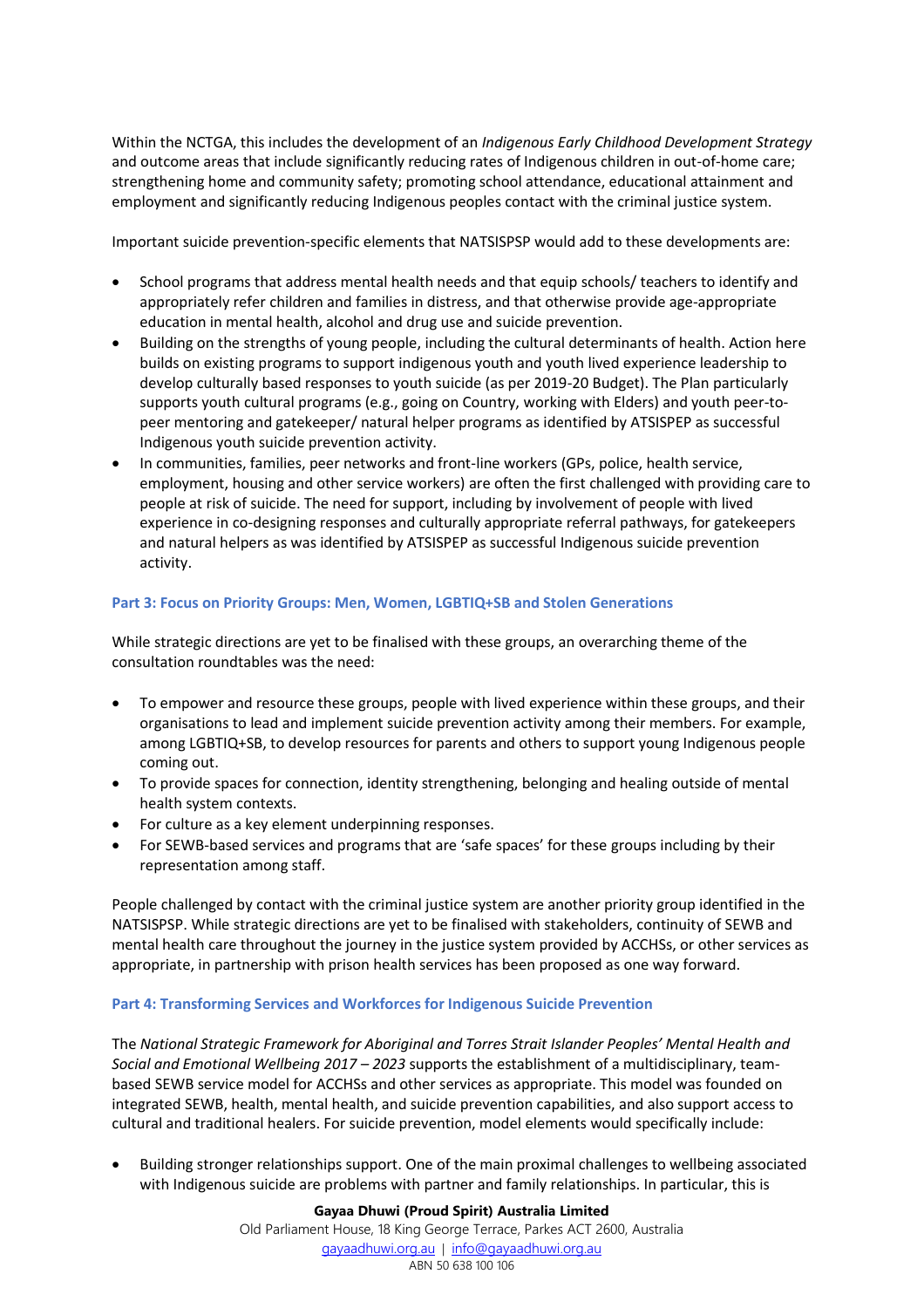associated with the suicide of younger Indigenous men. The service model elements would support Indigenous young people to build better partner relationships, seek relationship-related help, and cope with relationship breakdowns.

- Integrated family programs. Indigenous families and children are challenged by a much higher exposure to intergenerational trauma and stressful life events than non-Indigenous families and children. The service model elements would work to heal family trauma and its symptoms, and support families to stay together.
- Youth suicide prevention service capabilities to ensure 24/7 place-based service responses.
- Proactive, place-based after attempt/people challenged by suicide ideation care case management.
- Postvention services for families who have experienced suicide or traumatic bereavement.
- Telehealth and other digital support as appropriate.

Complementing the above, the NATSISPSP Indigenous leadership and governance body will establish an Indigenous stakeholder and lived experience-led co-design process to transform mainstream suicide prevention and related service delivery. Action to transform mainstream services into more culturally safe and responsive service environments should be reflected in renewed National Mental Health Service Standards. The above will include an increased emphasis on Indigenous governance in service partnerships including with:

- Local Hospital Networks and Primary Health Network (or other regional commissioning authority) commissioned mental health and suicide prevention services.
- headspace; Beyond Blue; SANE; Reach Out; R U OK? and other relevant organisations.
- Residential mental health and custodial settings.
- Hospital emergency departments.
- Postvention services.

To support the above, there should be comprehensive plans to develop and support the participation of Indigenous peoples in the suicide prevention, mental health and wellbeing workforce. Workforce related action should be addressed primarily through the ongoing development of the *National Aboriginal and Torres Strait Islander Health Workforce Strategic Framework and Implementation Plan 2021-2031* (under development) and the *National Mental Health Workforce Strategy* including targets for the Indigenous peer and lived experience workforces and the ongoing development of national workforce standards for Indigenous suicide prevention.

#### **Part 5: Indigenous Governance in Suicide Prevention Research, Data and Evaluation**

To ensure Indigenous governance over all aspects of research, evaluation and data collection, the Indigenous leadership body would also:

- Promote the expansion of Indigenous suicide prevention best practice promotion and research including that undertaken by CBPATSISP within the NSPLSP.
- Support and secure funding for the comprehensive evaluation of Indigenous suicide prevention activity nationwide to continue to expand the evidence base for effective suicide prevention.
- Work in partnership with the National Suicide and Self-harm Surveillance System to ensure Indigenous governance at all levels, and ensure jurisdictions, regions and communities have access to the data and skills needed to make informed decision making about suicide and self-harm in their areas.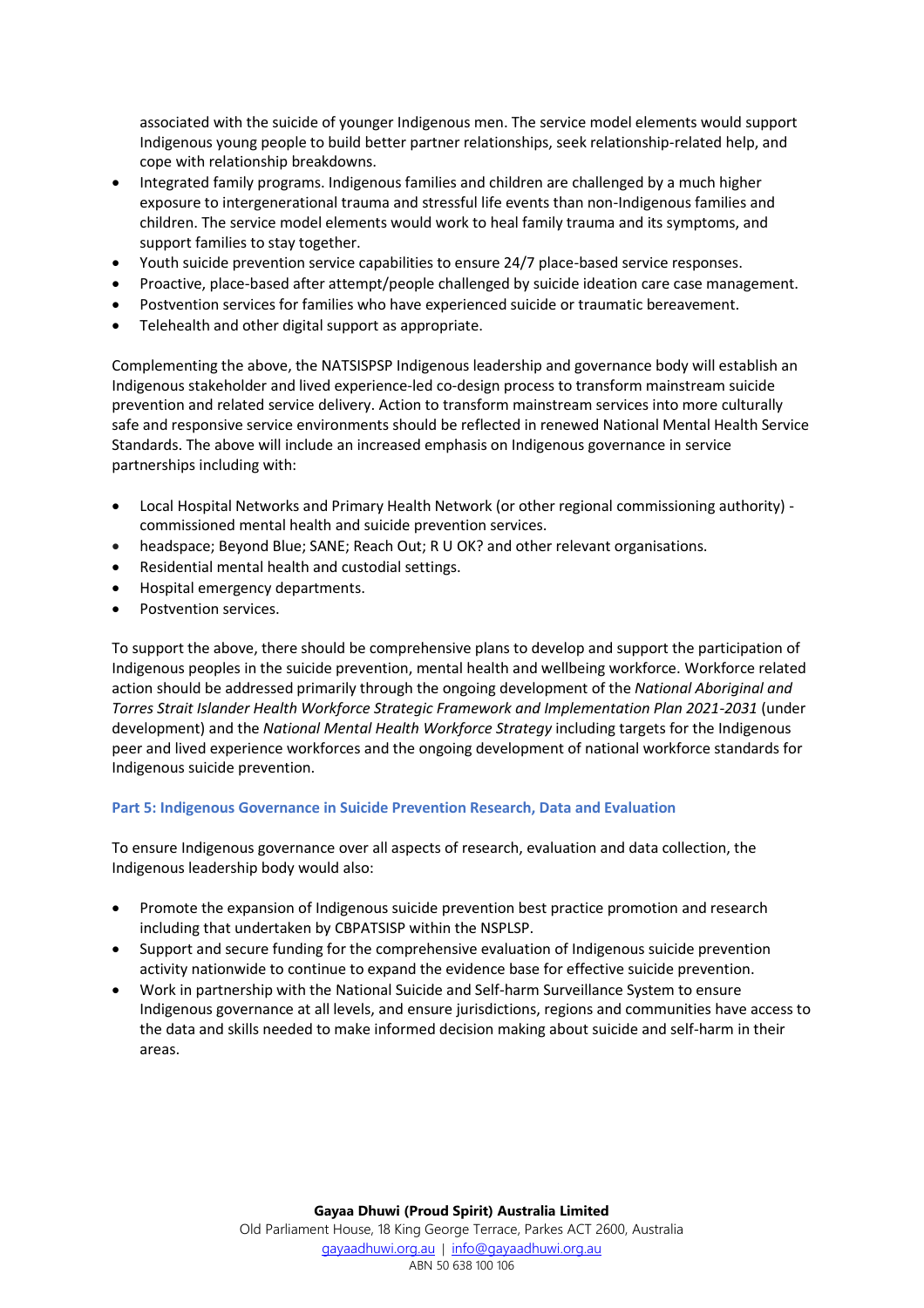

# **APPENDIX 2 - FUNDING THE 2020 NATIONAL ABORIGINAL AND TORRES STRAIT ISLANDER SUICIDE PREVENTION STRATEGY AND PLAN**

#### **Part 1: Equity in Indigenous-specific suicide prevention allocations**

This part aims to consider what an equitable share of overall funding for suicide prevention is for Indigenous peoples. Our estimates are summarised in the table below which comprises a needs index based on ABS and AIHW data.

|                                                        | Indigenous proportion of<br>population/age cohort                                                                                                                                                                                                                                                                                                                                                   | Indigenous suicide rate<br>compared to non-<br>Indigenous                                                                                                                                                                                                                                                                               | <b>Suggested Indigenous</b><br>spend as a percentage of<br>the total per annum spend<br>per age group                                                                       |
|--------------------------------------------------------|-----------------------------------------------------------------------------------------------------------------------------------------------------------------------------------------------------------------------------------------------------------------------------------------------------------------------------------------------------------------------------------------------------|-----------------------------------------------------------------------------------------------------------------------------------------------------------------------------------------------------------------------------------------------------------------------------------------------------------------------------------------|-----------------------------------------------------------------------------------------------------------------------------------------------------------------------------|
| Total<br>indigenous<br>population                      | 3.5 per cent - based on an<br>ABS estimate of 800,000<br>Indigenous people, or 3.3%<br>of the total Australian<br>population, at the 2016<br>Census <sup>i</sup> This is expected to<br>pass one million in 2027 or<br>2028 (resulting in<br>Indigenous people<br>comprising about 3.5% of<br>the totalii); and by 2031, an<br>estimate of up to 1.1<br>million Indigenous people<br>is proposedii. | Double and increasing - In<br>2019, there were 195 were<br>Indigenous suicide deaths<br>in Australia <sup>1</sup> ; about double<br>the non-indigenous rate <sup>iv</sup> .<br>Rates have increased about<br>25 per cent since 2010-14 <sup>v</sup> -<br>a far higher rate of increase<br>than among the non-<br>Indigenous population. | About 10 per cent $-$ based<br>on 7 per cent needs index<br>$(3.5% \times 2)$ but with<br>additional factored in to<br>stay ahead of the relatively<br>rapid rate increase. |
| Indigenous<br>children 10<br>to 17 years<br>Indigenous | 6 per cent of that total<br>population age group<br>cohortvi<br>5 per cent of their total                                                                                                                                                                                                                                                                                                           | Four times over 2014-2018<br>- just under one in four<br>deaths from the total<br>population cohortvii<br>Five times higher over                                                                                                                                                                                                        | About 25 per cent $(6% \times 4)$<br>About 25 per cent $(5% \times 5)$                                                                                                      |
| 14 to 24-<br>year-olds                                 | population cohortviii                                                                                                                                                                                                                                                                                                                                                                               | 2014-2018ix                                                                                                                                                                                                                                                                                                                             |                                                                                                                                                                             |
| $25 - 34$<br>years                                     | 4 per cent - our estimate,<br>extrapolated from the<br>above.                                                                                                                                                                                                                                                                                                                                       | Three times higher over<br>2014-2018 <sup>x</sup>                                                                                                                                                                                                                                                                                       | About 12 per cent $(4% \times 3)$                                                                                                                                           |

Based on the above, the starting point of determining equity should be that a minimum Indigenousspecific suicide prevention spend in relation to any overall spend should be between **10 and 12 per cent**. But this rises to about **25 per cent** in relation to indigenous-specific youth suicide prevention spending (under 25 years of age). However, given the median age of the Indigenous population was 20.3 years at the 2016 Census<sup>xi</sup> (meaning 50 per cent were younger and 50 per cent older) we propose an equitable indigenous-specific spend of **about 20 per cent of all suicide prevention spending** as the starting point

<sup>1</sup> https://www.abs.gov.au/statistics/health/causes-death/causes-death-australia/latest-release#intentional-self-harm-suicide-inaboriginal-and-torres-strait-islander-people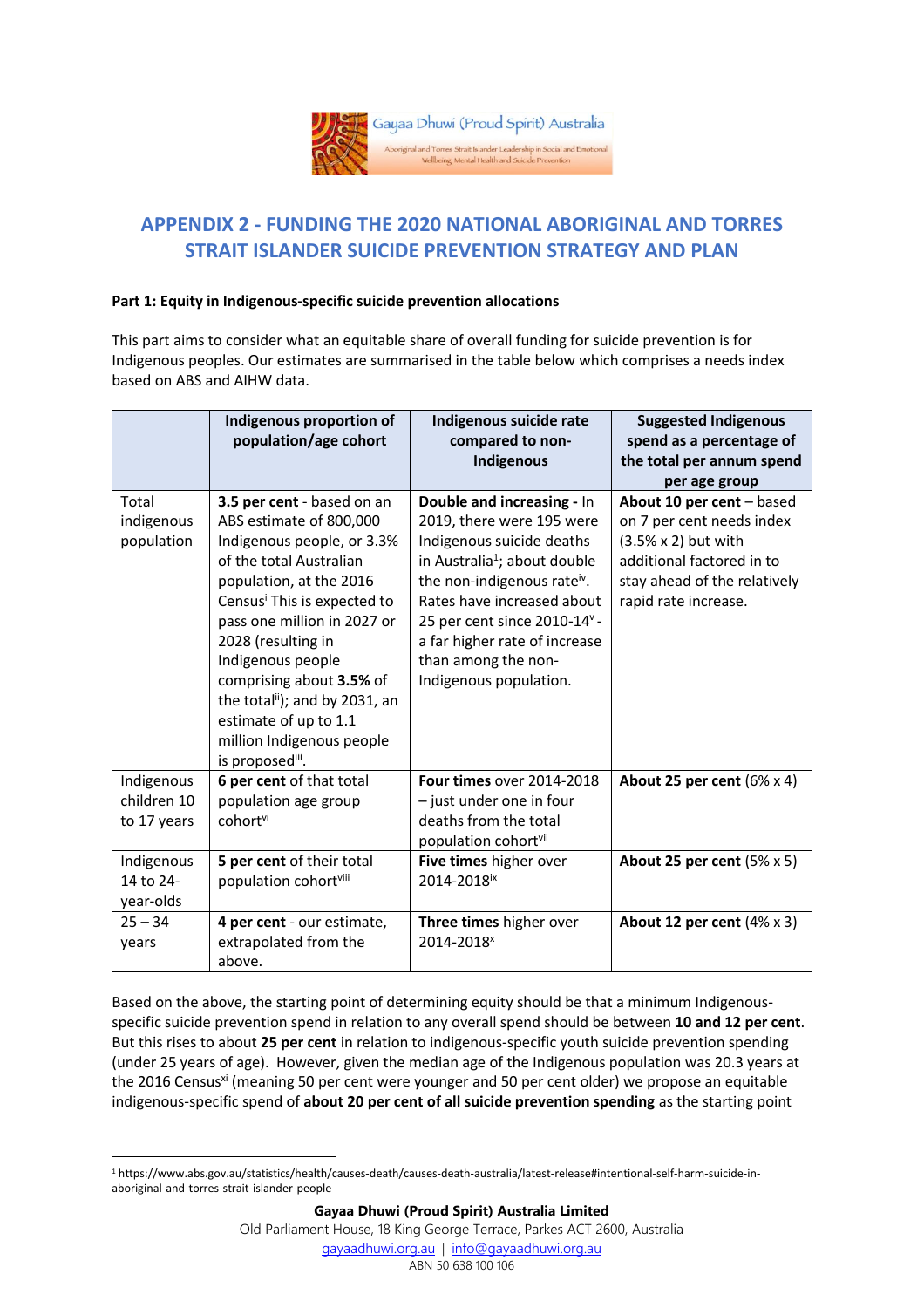for discussions around Budget and other allocations pending further research. The 20 per cent figure also aims to account for the additional cost of serving remote communities.

At the 2016 Census, about 525,000 Indigenous people were counted as living in non-remote areas; and about 120,000 in remote areas.<sup>xii</sup> Indigenous people make up 47 per cent of the very remote living population; and 18 per cent of the remote living population<sup>xiii</sup>. The additional costs of service delivery in remotes areas must also be accounted for within Indigenous suicide prevention allocations, particularly in very remote areas like the Kimberley where suicide rates are higher.

In 2001, the Commonwealth Grants Commission illustrated these additional costs by developing a resource allocation formula to ensure that spending on Indigenous programs resulted in equitable outcomes for Indigenous people living in urban versus remote areas. Xiv In this way it was calculated that for every health services dollar spent per Indigenous person in Perth, for equity to be achieved a person in Narrogin would need to have \$1.80 spent, and in Warburton \$5.66.<sup>xv</sup> Similar formulae are widely used today including by State and Territory Governments for hospitals and area health services and should also be developed within the research we are proposing to determine equitable Indigenous suicide prevention allocations.

#### **(b) Summary of mainstream and Indigenous-specific suicide prevention spending since 2011**

With the above in mind, we now consider Indigenous-specific suicide prevention spending over the last decade.

#### • *Context – mental health spending*

The AIHW has estimated that total Australian government mental health spend was **\$9.9 billion in** 2017- 18, or \$400 per person. Of this, **\$6 billion** was spent on state/territory mental health services; \$2.6 billion on public hospital services; \$2.3 billion on community servicesxvi. In 2018-19, **\$1.3 billion** was spent by the Australian Government on benefits for Medicare-subsidised mental health-specific services; and **\$541 million** was spent on subsidised mental health-related prescriptions under the PBS/RPBS.

The Australian Government estimated its annual expenditure for all population mental health services and suicide prevention to be more than \$5.2 billion in 2019-20.<sup>xvii</sup> In terms of Indigenous specific mental health allocations, the 2016-17 Budget included \$85m/3yrs for mental health in Indigenous communities to be implemented through the PHN network<sup>xviii</sup>. The 2019-20 Budget included an additional \$89m/3yrs specifically for Indigenous mental health (about 0.16% of the total Australian mental health and suicide prevention spend that Budget)<sup>xix</sup>.

#### • *Suicide prevention*

The following table summarises identifiable suicide prevention-specific expenditure since 2011. It also compares mainstream to Indigenous-specific expenditure and attempts to quantify the latter as a percentage of the total spend. The summary does not include expenditure on research including that of the Aboriginal and Torres Strait Islander Suicide Prevention Evaluation Project (ATSISPEP), the Centre of Best Practice in Aboriginal and Torres Strait Islander Suicide Prevention, or Indigenous-specific research funded through the Million Minds Mental Health Research Fund or other sources.

| <b>Source</b>  | <b>Activity</b>                     | <b>Overall allocation</b> | Indigenous-<br>specific                     | % of Total<br>Indigenous- |
|----------------|-------------------------------------|---------------------------|---------------------------------------------|---------------------------|
|                |                                     |                           |                                             | specific                  |
| 2011-12 Budget | Taking Action to<br>Tackle Suicide  | \$292m/4yrs               | \$6m/4yrs<br>quarantined for                | About 0.5%                |
|                | (TATS) package<br>includes plans to |                           | Indigenous<br>community-based<br>prevention |                           |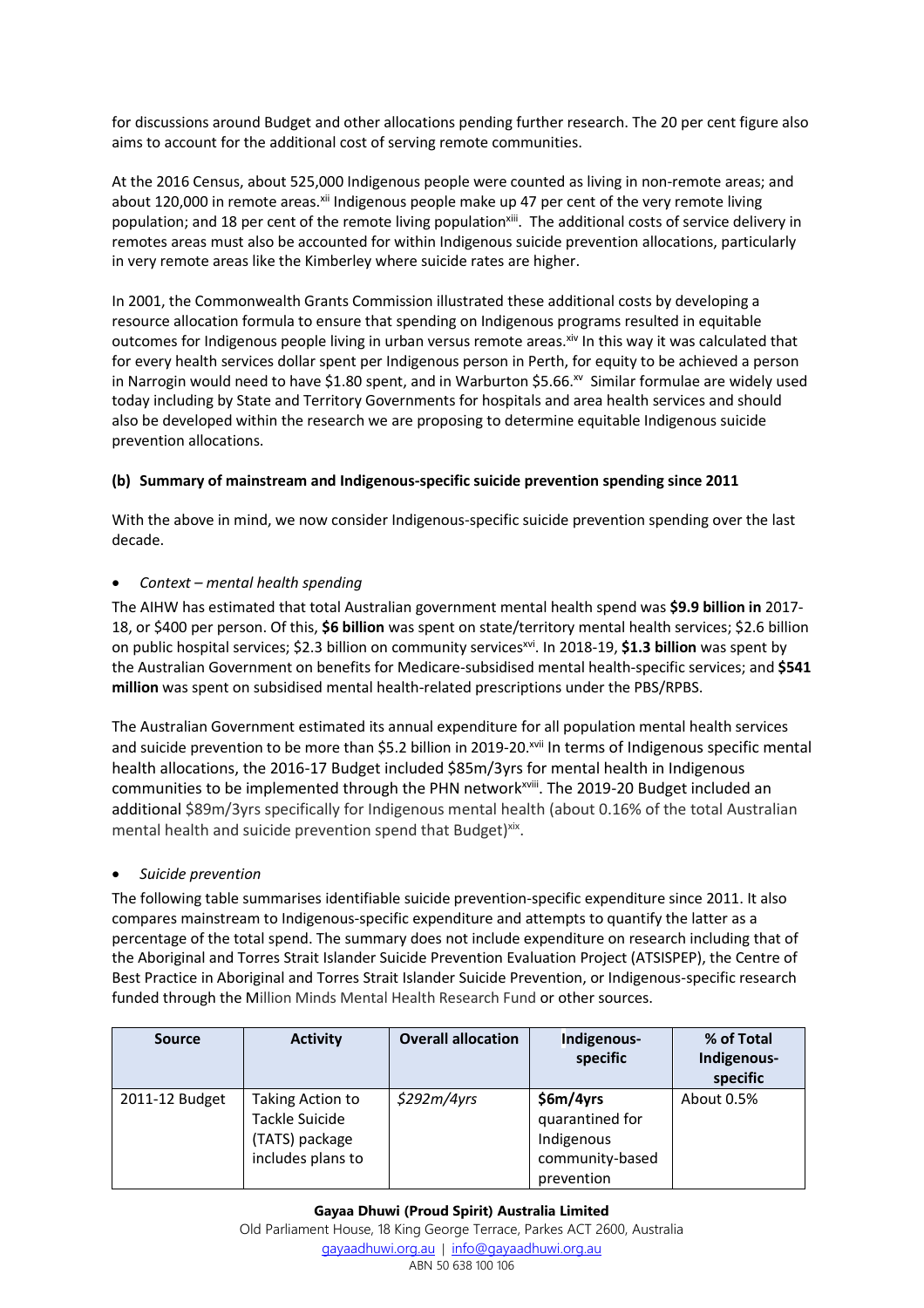|                                  | develop a                                                                                                                                                                 |                                                                                                                                                             | activities <sup>xx</sup> : about                                                                                                                                                                                                                                                                                                |                                                                                                                                          |
|----------------------------------|---------------------------------------------------------------------------------------------------------------------------------------------------------------------------|-------------------------------------------------------------------------------------------------------------------------------------------------------------|---------------------------------------------------------------------------------------------------------------------------------------------------------------------------------------------------------------------------------------------------------------------------------------------------------------------------------|------------------------------------------------------------------------------------------------------------------------------------------|
|                                  | <b>NATSISPS</b>                                                                                                                                                           |                                                                                                                                                             | \$1.5 million p.a.                                                                                                                                                                                                                                                                                                              |                                                                                                                                          |
| 2016-17 Budget<br>2016-17 Budget | <b>NATSISPS</b><br>implementation<br><b>National Suicide</b><br><b>Prevention Trial</b>                                                                                   | No equivalent<br>About \$62m/5yrs<br>$(2016 - 2021)$ (the<br>trials were<br>extended in the<br>2019-20 <sup>xxi</sup> and                                   | About \$25m/4yrs<br>$-$17.8m/3yrs$<br>(2013-14 to 2016-<br>17) allocated in<br>May 2013 but<br>quarantined, then<br>folded into<br>\$25m/4yrs (2016-<br>17 to 2020-21)<br>allocation.<br>About \$10m/5yrs<br>- About \$1m per<br>trial site, p.a. inc.<br>in the Kimberley<br>and Darwin area                                   | Although<br>allocation<br>occurred across<br>different<br>Budgets, the<br>spend equates to<br>about 8.5% of<br>TATS package<br>About 12% |
|                                  |                                                                                                                                                                           | 2020-21 <sup>xxii</sup>                                                                                                                                     | Indigenous-                                                                                                                                                                                                                                                                                                                     |                                                                                                                                          |
| 2017, PM&C                       | National<br>Indigenous<br>Postvention<br>Response<br>Service <sup>xxiii</sup> .                                                                                           | Budgets)<br>StandBy (United<br>Synergies) had an<br>operational<br>budget of around<br>\$22.5m in 2020;<br>87% is Australian<br>Govt. grant<br>revenue.xxiv | specific trial sites.<br>About \$10m/3yrs<br>$(2017 - 2020)$                                                                                                                                                                                                                                                                    | About 14% of<br>Standby annual<br>budget                                                                                                 |
| 2017-18 Budget                   | Suicide hotspots<br>program <sup>xxv</sup>                                                                                                                                | \$11.1m/3yrs                                                                                                                                                | No Indigenous<br>specific                                                                                                                                                                                                                                                                                                       | $\frac{1}{2}$                                                                                                                            |
| 2018-19 Budget                   | Various -<br>\$37.6m/4yrs<br>to beyondblue &<br>PHNs for aftercare;<br>\$33.8m/4yrs<br>Lifeline;<br>\$1.2 million in<br>2018-19 to SANE<br>for campaign <sup>xxvi</sup> . | \$72.6m/4yrs                                                                                                                                                | No Indigenous<br>specific                                                                                                                                                                                                                                                                                                       | $\overline{a}$                                                                                                                           |
| 2019-20 Budget                   | Youth mental<br>health and suicide<br>prevention<br>package (the bulk<br>going to<br>headspace) <sup>xxvii</sup> .                                                        | \$461m/4yrs spend<br>on youth mental<br>health and suicide<br>prevention                                                                                    | $$15m/4yrs$ :<br>\$4.5m/3yrs (2019-<br>2022) for GDPSA<br>to develop the<br>NATSISPSP;<br>\$5m/4yrs - youth<br>Indigenous leaders<br>to develop place-<br>based cultural<br>programs;<br>Additional to \$ for<br><b>Red Dust Healing</b><br>and towards a<br>child and youth<br>trauma treatment<br>program <sup>xxviii</sup> . | About 0.3%                                                                                                                               |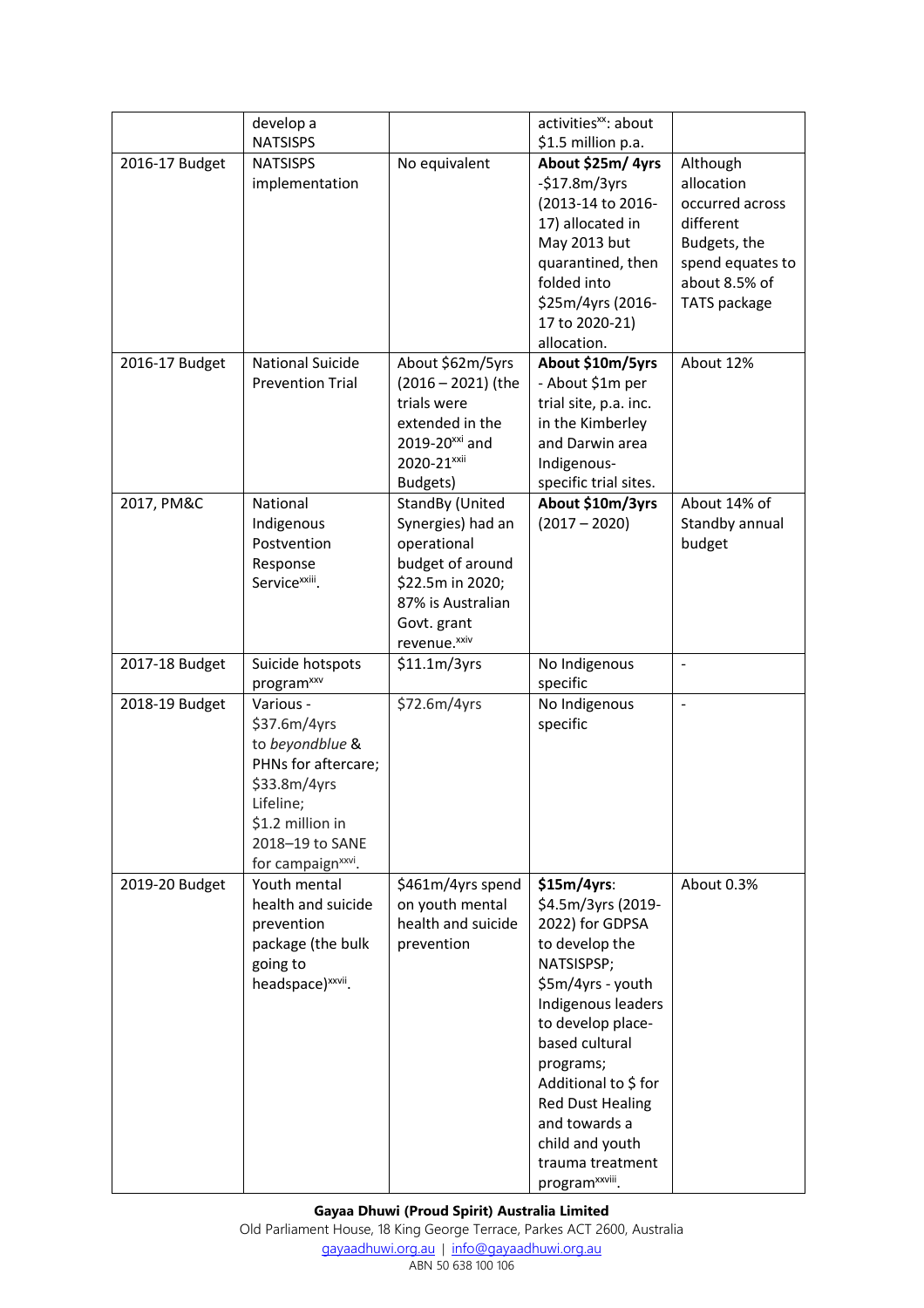| 2020-21 Budget | Various - \$65.2m/1yr <sup>xxix</sup> includes: \$7m | No Indigenous |  |
|----------------|------------------------------------------------------|---------------|--|
|                | Beyond Blue's Way Back Program; \$10m                | specific      |  |
|                | StandBy; \$4.6m youth/peer support                   |               |  |
|                | (ReachOut, Raise Foundation,                         |               |  |
|                | headspace); \$4.4m - headspace National              |               |  |
|                | Youth Mental Health Foundation; \$21.7               |               |  |
|                | million headspaces in Pilbara; \$2m                  |               |  |
|                | Lifeline/Kids Helpline. (Also, Covid/                |               |  |
|                | bushfire measures/ Victoria lockdown                 |               |  |
|                | measures. Overall, Budget inc.                       |               |  |
|                | additional \$630m/4yrs for                           |               |  |
|                | headspace <sup>xxx</sup> .)                          |               |  |

Based on the above, we conclude that **equity in Indigenous suicide prevention spending has not occurred in the past decade, and that significant 'catch up' funds are needed to close this particular gap,** particularly if the towards zero indigenous suicide prevention target in the 2020 National Closing the Gap Agreement is to be worked towards.

Further, we note that the most significant single allocation, \$25m/4years in the 2016-17 Budget was channelled through 31 PHNs who were instructed 'to take into account the recommendations of the NATSISPS' when commissioning services<sup>xxxi</sup>. Apart from the fact that this amounts to a relatively small \$6m in total p.a. or about \$195K per region, p.a., the situation whereby PHN's mediate and otherwise control the channelling of Indigenous specific funds into Indigenous communities is contrary to the rights of Indigenous people to be self-determining in relation to matters that affect them.

The NATSISPSP aims to change this situation by establishing system architecture that places dedicated Indigenous funds under Indigenous control from the national level down, with particular focus on the State and Territory Aboriginal Community Controlled Health Sector peaks as the locus for the pooling of Commonwealth and State/Territory dedicated or otherwise identifiable Indigenous suicide prevention funds. Further, Aboriginal Community Controlled Health Services are the preferred coordinators and/or providers of suicide prevention activity in Indigenous communities. As noted in the 2020 National Closing the Gap Agreement, there is now a significant body of evidence that suggests the best 'bang for buck' in delivering accessible, quality services is achieved through funding these services.

#### **(c) Specific allocations against parts of the National Aboriginal and Torres Strait Islander Suicide Prevention Strategy and Plan**

|     | Part 1: Indigenous Governance and Community Leadership of Suicide Prevention Activity |                                                               |
|-----|---------------------------------------------------------------------------------------|---------------------------------------------------------------|
| (a) | A national leadership and governance body for                                         | Suicide Prevention Australia's annual income in               |
|     | NATSISPSP implementation begins operating                                             | 2020 was \$7.1m <sup>xxxii</sup> . We base our estimate at 20 |
|     | on 1 July 2021 within the National Suicide                                            | per cent of this income to arrive at an initial               |
|     | Prevention Leadership and Support Program                                             | funding estimate of about \$4.3m/3years                       |
|     | (NSLSP).                                                                              |                                                               |
| (f) | Under the auspice of the National Community                                           | The PHNs have administered about 25m in                       |
|     | Controlled Health Organisation (NACCHO),                                              | Indigenous-specific suicide prevention funding in             |
|     | State and Territory Aboriginal Community-                                             | since 2016. We estimate their administration                  |
|     | controlled Health Peaks (peaks) are                                                   | costs at 25 per cent of the total (about \$6.25m).            |
|     | established and funded as 'regional                                                   | As such we allocate \$6.25m/3yrs to the peaks                 |
|     | commissioning authorities'                                                            | for this role                                                 |
| (g) | <b>Regional Suicide Prevention Networks</b>                                           | Based on the costs of the suicide prevention                  |
|     | inclusive of people from target groups are                                            | trials, at least \$31m p.a. That is, 31 PHN regions           |
|     | established by the peaks in agreement with a                                          | at about \$1m per year.                                       |
|     | region's communities to develop regional                                              |                                                               |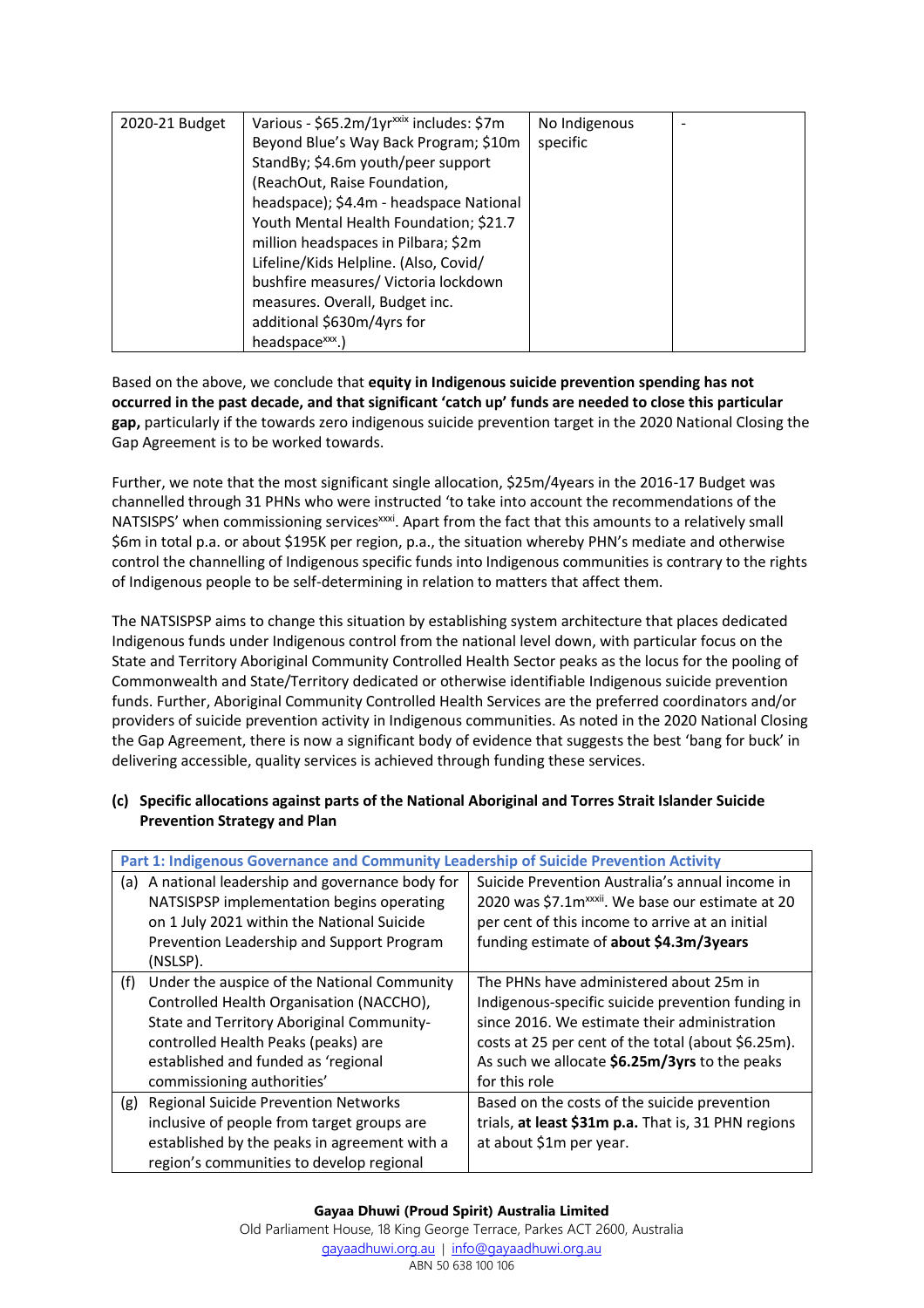| suicide prevention plans with commissioning                                                                                                                                                                                                                                                                                                                                                                                                                                                                                                                   |                                                                                                                                                                                                                                                                                                                                                                                                   |
|---------------------------------------------------------------------------------------------------------------------------------------------------------------------------------------------------------------------------------------------------------------------------------------------------------------------------------------------------------------------------------------------------------------------------------------------------------------------------------------------------------------------------------------------------------------|---------------------------------------------------------------------------------------------------------------------------------------------------------------------------------------------------------------------------------------------------------------------------------------------------------------------------------------------------------------------------------------------------|
| undertaken by the peaks.                                                                                                                                                                                                                                                                                                                                                                                                                                                                                                                                      |                                                                                                                                                                                                                                                                                                                                                                                                   |
| Part 2: Strengthening Supports for Communities, Families and Young People                                                                                                                                                                                                                                                                                                                                                                                                                                                                                     |                                                                                                                                                                                                                                                                                                                                                                                                   |
| School programs that address mental health<br>$\bullet$<br>needs and that equip schools/ teachers to<br>identify and appropriately refer children and<br>families in distress, and that otherwise provide<br>age-appropriate education in mental health,<br>alcohol and drug use and suicide prevention.                                                                                                                                                                                                                                                      | \$5.75m/p.a. - Based on equity at 25% of overall<br>spend on Be You at \$23m p.a. to operatexxxiii.                                                                                                                                                                                                                                                                                               |
| Building on the strengths of young people,<br>٠<br>including the cultural determinants of health.                                                                                                                                                                                                                                                                                                                                                                                                                                                             | \$5m/4yrs - continuing the allocations made in<br>the 2019-20 Budget.                                                                                                                                                                                                                                                                                                                             |
| In communities, families, peer networks and<br>$\bullet$<br>front-line workers (GPs, police, health service,<br>employment, housing and other service<br>workers) gatekeepers and natural helper<br>training                                                                                                                                                                                                                                                                                                                                                  | \$6m/4yrs - based on the income of Mental<br>Health First Aid Australia of about \$6m in 2017<br>(i.e. p.a. - latest financial report available) xxxiv.                                                                                                                                                                                                                                           |
| Part 3: Focus on Priority Groups: Men, Women, LGBTIQ+SB and Stolen Generations<br>Young people - see above.                                                                                                                                                                                                                                                                                                                                                                                                                                                   |                                                                                                                                                                                                                                                                                                                                                                                                   |
| LGBTIQ+SB                                                                                                                                                                                                                                                                                                                                                                                                                                                                                                                                                     | \$2.5m p.a. Based on 5 per cent representation in<br>overall Indigenous population (about 40,000)                                                                                                                                                                                                                                                                                                 |
| Men                                                                                                                                                                                                                                                                                                                                                                                                                                                                                                                                                           | \$2.5m p.a. Based on around 75% of Indigenous<br>suicide deaths being of males                                                                                                                                                                                                                                                                                                                    |
| Women                                                                                                                                                                                                                                                                                                                                                                                                                                                                                                                                                         | \$2.5m p.a.                                                                                                                                                                                                                                                                                                                                                                                       |
| <b>Stolen Generations</b>                                                                                                                                                                                                                                                                                                                                                                                                                                                                                                                                     | \$2.5m p.a. - 120,000 Stolen Generations<br>members and their descendants                                                                                                                                                                                                                                                                                                                         |
| People in contact with the criminal justice system                                                                                                                                                                                                                                                                                                                                                                                                                                                                                                            | \$5m p.a. based on 12,000 Indigenous people in<br>incarceration per day in the September quarter<br>2020 <sup>xxxv</sup> . These are an identified priority group<br>for suicide prevention activity.                                                                                                                                                                                             |
| Part 4: Transforming Services and Workforces for Indigenous Suicide Prevention                                                                                                                                                                                                                                                                                                                                                                                                                                                                                |                                                                                                                                                                                                                                                                                                                                                                                                   |
| The National Strategic Framework for Aboriginal<br>and Torres Strait Islander Peoples' Mental Health<br>and Social and Emotional Wellbeing 2017 - 2023<br>supports the establishment of a multidisciplinary,<br>team-based SEWB service model for ACCHSs but<br>also other services as appropriate. This model was<br>founded on integrated SEWB, health, mental<br>health, and suicide prevention capabilities, and<br>also support access to cultural healers. For suicide<br>prevention, model elements would include<br>partnerships with other services. | To be estimated with NACCHO and in the<br>context of building the community-controlled<br>health sector within the context of the 2020<br>National Closing the Gap Agreement.                                                                                                                                                                                                                     |
| To support the above, there should be<br>comprehensive plans to develop and support the<br>participation of Indigenous peoples in the suicide<br>prevention and wellbeing workforce. Workforce<br>related action should be addressed primarily<br>through the ongoing development of the National<br>Aboriginal and Torres Strait Islander Health<br>Workforce Strategy and the National Mental<br>Health Workforce Strategy including targets for the<br>Indigenous peer and lived experience workforces                                                     | To be calculated. As a starting point, if an<br>equitable population to suicide prevention<br>worker ratio is set at 1:2500 people (with<br>reference to the 1:500 ratio of mental health<br>worker to Indigenous population as per the NSW<br>Aboriginal Mental Health and Well Being<br>Policy 2006-2010) 320 Indigenous suicide<br>prevention workers would need to be employed<br>nationally. |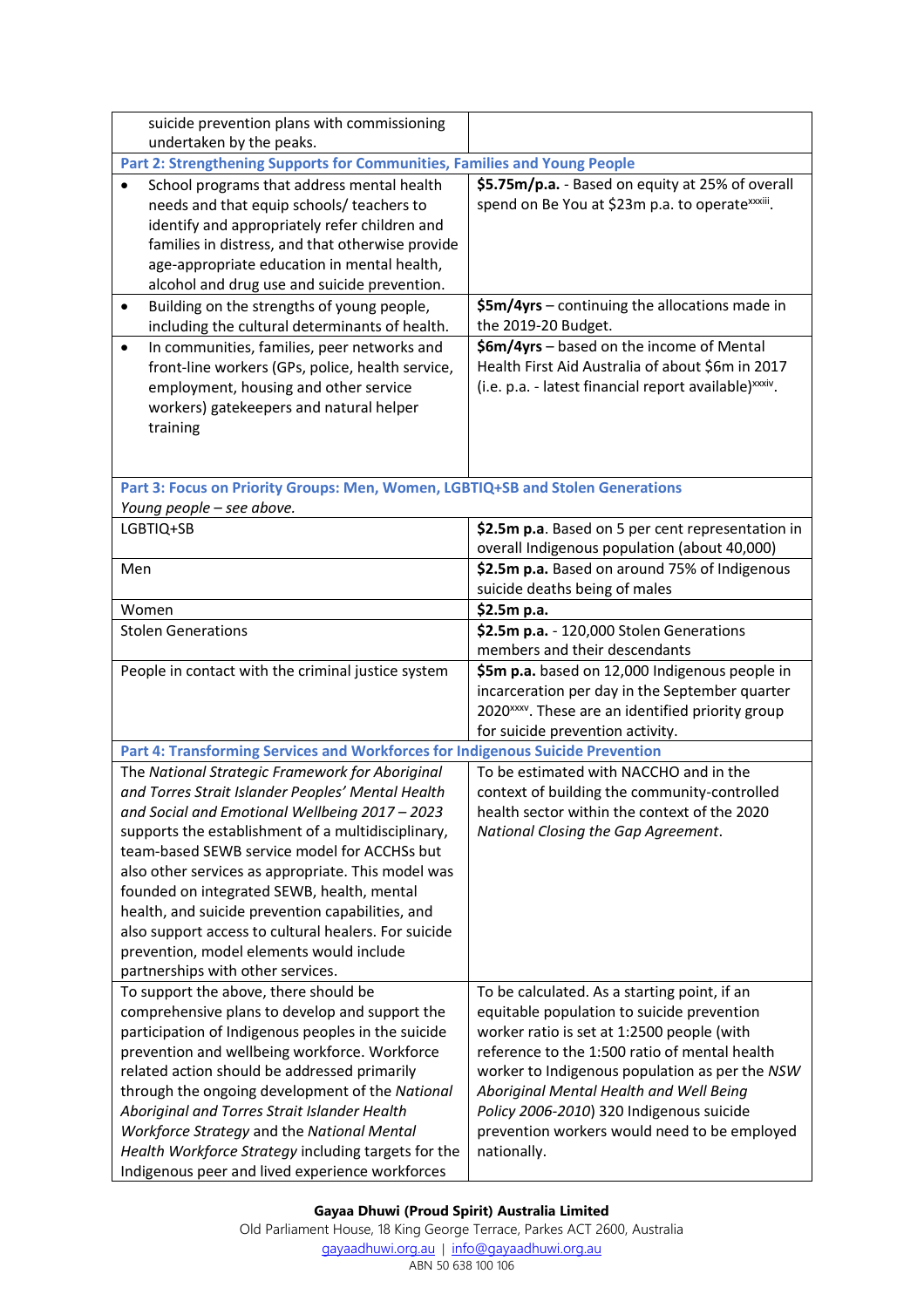| and the ongoing development of national                                           |                                             |
|-----------------------------------------------------------------------------------|---------------------------------------------|
| workforce standards for Indigenous suicide                                        |                                             |
| prevention.                                                                       |                                             |
| Part 5: Indigenous Governance in Suicide Prevention Research, Data and Evaluation |                                             |
| Promote the expansion of Indigenous suicide                                       | About \$24m/10 years, with reference to the |
| prevention best practice promotion and research                                   | 120m/10yrs Million Minds Research fund x 20 |
| including that undertaken by CBPATSISP within the                                 | per cent                                    |
| NSLSP.                                                                            |                                             |
| Support and secure funding for the comprehensive                                  |                                             |
| evaluation of Indigenous suicide prevention                                       |                                             |
| activity nationwide to continue to expand the                                     |                                             |
| evidence base for effective suicide prevention.                                   |                                             |

<sup>i</sup> https://www.abs.gov.au/statistics/people/aboriginal-and-torres-strait-islander-peoples/estimates-aboriginal-and-torres-strait-islanderaustralians/latest-release#:~:text=The%20final%20estimated%20resident%20Aboriginal,of%20the%20total%20Australian%20population. ii https://www.abs.gov.au/statistics/people/population/population-projections-australia/latest-release

ii file:///Users/christopherholland/Downloads/2020-summary-ihpf-2.pdf

xiv Commonwealth Grants Commission, Inquiry into Indigenous Funding Report, Vol 1, Commonwealth of Australia 2001, Ch6, p122. Available online at:

[http://www.cgc.gov.au/publications2/other\\_inquiries2/indigenous\\_funding\\_inquiry2/reports\\_and\\_other\\_documents/indigenous\\_funding](http://www.cgc.gov.au/publications2/other_inquiries2/indigenous_funding_inquiry2/reports_and_other_documents/indigenous_funding_inquiry_-_final_report/indigenous_funding_inquiry_final_report_-_volume_1) inquiry - final\_report/indigenous\_funding\_inquiry\_final\_report\_-\_volume\_1

xv Commonwealth Grants Commission, Inquiry into Indigenous Funding Report, Vol 1, Commonwealth of Australia 2001, Vol 1, Ch6, pp122 - 123.Available online at:

[http://www.cgc.gov.au/publications2/other\\_inquiries2/indigenous\\_funding\\_inquiry2/reports\\_and\\_other\\_documents/indigenous\\_funding](http://www.cgc.gov.au/publications2/other_inquiries2/indigenous_funding_inquiry2/reports_and_other_documents/indigenous_funding_inquiry_-_final_report/indigenous_funding_inquiry_final_report_-_volume_1) inquiry - final\_report/indigenous\_funding\_inquiry\_final\_report\_-\_volume\_1

xviii [https://www.health.gov.au/ministers/the-hon-greg-hunt-mp/media/145-billion-to-strengthen-mental-health-services-and-support](https://www.health.gov.au/ministers/the-hon-greg-hunt-mp/media/145-billion-to-strengthen-mental-health-services-and-support-job-security)[job-security](https://www.health.gov.au/ministers/the-hon-greg-hunt-mp/media/145-billion-to-strengthen-mental-health-services-and-support-job-security)

xix [https://www.health.gov.au/ministers/the-hon-greg-hunt-mp/media/145-billion-to-strengthen-mental-health-services-and-support-job](https://www.health.gov.au/ministers/the-hon-greg-hunt-mp/media/145-billion-to-strengthen-mental-health-services-and-support-job-security)[security](https://www.health.gov.au/ministers/the-hon-greg-hunt-mp/media/145-billion-to-strengthen-mental-health-services-and-support-job-security)

xx https://www1.health.gov.au/internet/publications/publishing.nsf/Content/suicide-prevention-activities-evaluation~background~takingaction

xxi https://www.health.gov.au/ministers/the-hon-greg-hunt-mp/media/more-support-for-suicide-prevention-programs

xxii https://www.health.gov.au/sites/default/files/documents/2020/10/budget-2020-21-prioritising-mental-health-enhancing-suicideprevention-budget-2020-21-prioritising-mental-health-enhancing-suicide-prevention.pdf

xxiv https://youturn.org.au/wp-content/uploads/2020/10/Youturn-Annual-Report\_2020-Final.pdf

xxv <https://www.health.gov.au/sites/default/files/health-portfolio-budget-statements-2017-18.pdf> p.18

#### **Gayaa Dhuwi (Proud Spirit) Australia Limited**

Old Parliament House, 18 King George Terrace, Parkes ACT 2600, Australia

[gayaadhuwi.org.au](http://www.gayaadhuwi.org.au/) | [info@gayaadhuwi.org.au](mailto:info@gayaadhuwi.org.au)

iii https://www.abs.gov.au/statistics/people/aboriginal-and-torres-strait-islander-peoples/estimates-and-projections-aboriginal-andtorres-strait-islander-australians/latest-release#australia

iv https://www.abs.gov.au/statistics/health/causes-death/causes-death-australia/latest-release#intentional-self-harm-suicide-inaboriginal-and-torres-strait-islander-people

<sup>v</sup> https://www.abs.gov.au/statistics/health/causes-death/causes-death-australia/latest-release#intentional-self-harm-suicide-inaboriginal-and-torres-strait-islander-people

vi https://www.aihw.gov.au/getmedia/c3ba6d29-7488-4050-adae-12d96588bc37/aihw-juv-

<sup>131.</sup>pdf.aspx?inline=true#:~:text=Over%20the%20same%20period%2C%20young,%E2%80%9317%20(Table%20S31).&text=Sources%3A% 20Tables%20S1%20and%20S4.&text=On%20an%20average%20night%20in%20the%20June%20quarter%202019%2C%20the,the%20same %20(both%2089%25).

vii https://www.abs.gov.au/articles/intentional-self-harm-aboriginal-and-torres-strait-islander-people

viii 'Aboriginal and Torres Strait Islander adolescent and youth health and wellbeing – In Brief', Australian Institute of Health and Welfare, 2018, ISBN 9781760544386

Source: Aboriginal population in Australia - Creative Spirits, retrieved from

https://www.creativespirits.info/aboriginalculture/people/aboriginal-population-in-australia

 $\alpha$  See Table - Age-specific death rates for intentional self-harm, by Indigenous status, 2014-2018 (a)(b)(c)(d)(e)(f)

https://www.abs.gov.au/articles/intentional-self-harm-aboriginal-and-torres-strait-islander-people

<sup>x</sup> See Table - Age-specific death rates for intentional self-harm, by Indigenous status, 2014-2018 (a)(b)(c)(d)(e)(f)

https://www.abs.gov.au/articles/intentional-self-harm-aboriginal-and-torres-strait-islander-people

xi https://www.abs.gov.au/statistics/people/aboriginal-and-torres-strait-islander-peoples/estimates-aboriginal-and-torres-strait-islanderaustralians/latest-release

xii https://www.abs.gov.au/statistics/people/aboriginal-and-torres-strait-islander-peoples/census-population-and-housing-characteristicsaboriginal-and-torres-strait-islander-australians/latest-release#where-people-live

xvi https://www.aihw.gov.au/reports/mental-health-services/mental-health-services-in-australia/report-contents/expenditure-on-mentalhealth-related-services

xvii https://www.health.gov.au/ministers/the-hon-greg-hunt-mp/media/additional-covid-19-mental-health-support

xxiii https://hma.com.au/project/value-money-analysis-economic-evaluation-national-indigenous-postvention-service/